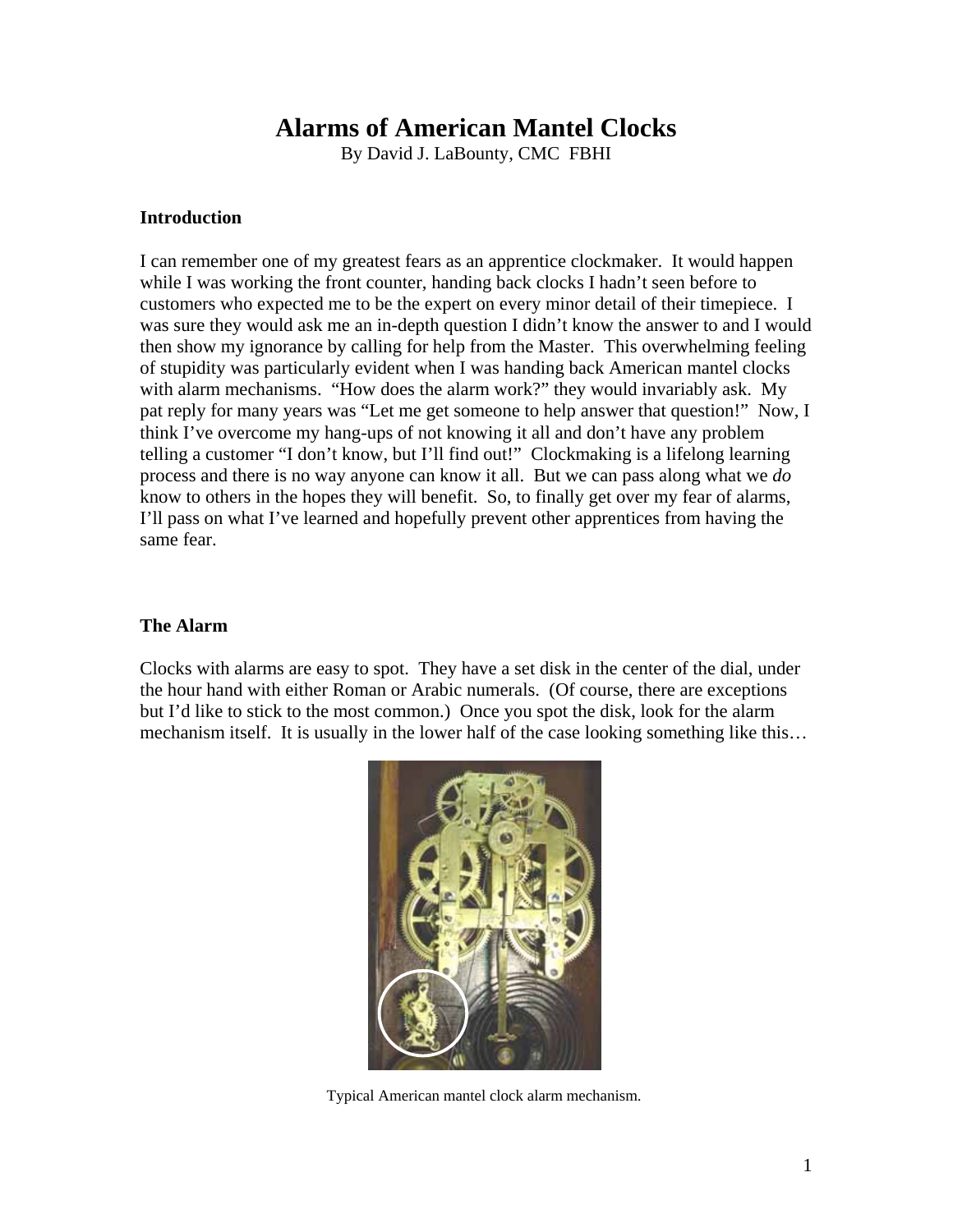## **How It Works**



Detail of the "rattling" alarm mechanism.

The alarm mechanism itself is a relatively simple affair consisting of a two-gear train that runs what is essentially a miniature pendulum (the hammer). Close examination will show how similar the alarm is to the time train. There is a main wheel consisting of an arbor with a spring hook, a ratchet wheel, click, click rivet, click spring, and a mainspring. There is an escape wheel (alarm star wheel) with non-cycloidal, evenly spaced, radial teeth on an arbor with a pinion. There is an anchor, with entrance and exit pallets, attached to an arbor, that functions to regulate the release of the mainspring. In this instance it is recoil and acts exactly the same as in the main clock mechanism with entrance and exit drop as well as lock. And finally there is a pendulum (hammer) that gives momentum to the anchor and keeps it in motion. The purpose of the alarm mechanism is quite different than that of the time train, however since time-keeping accuracy isn't important. All it has to do is move the pendulum at a high rate of speed.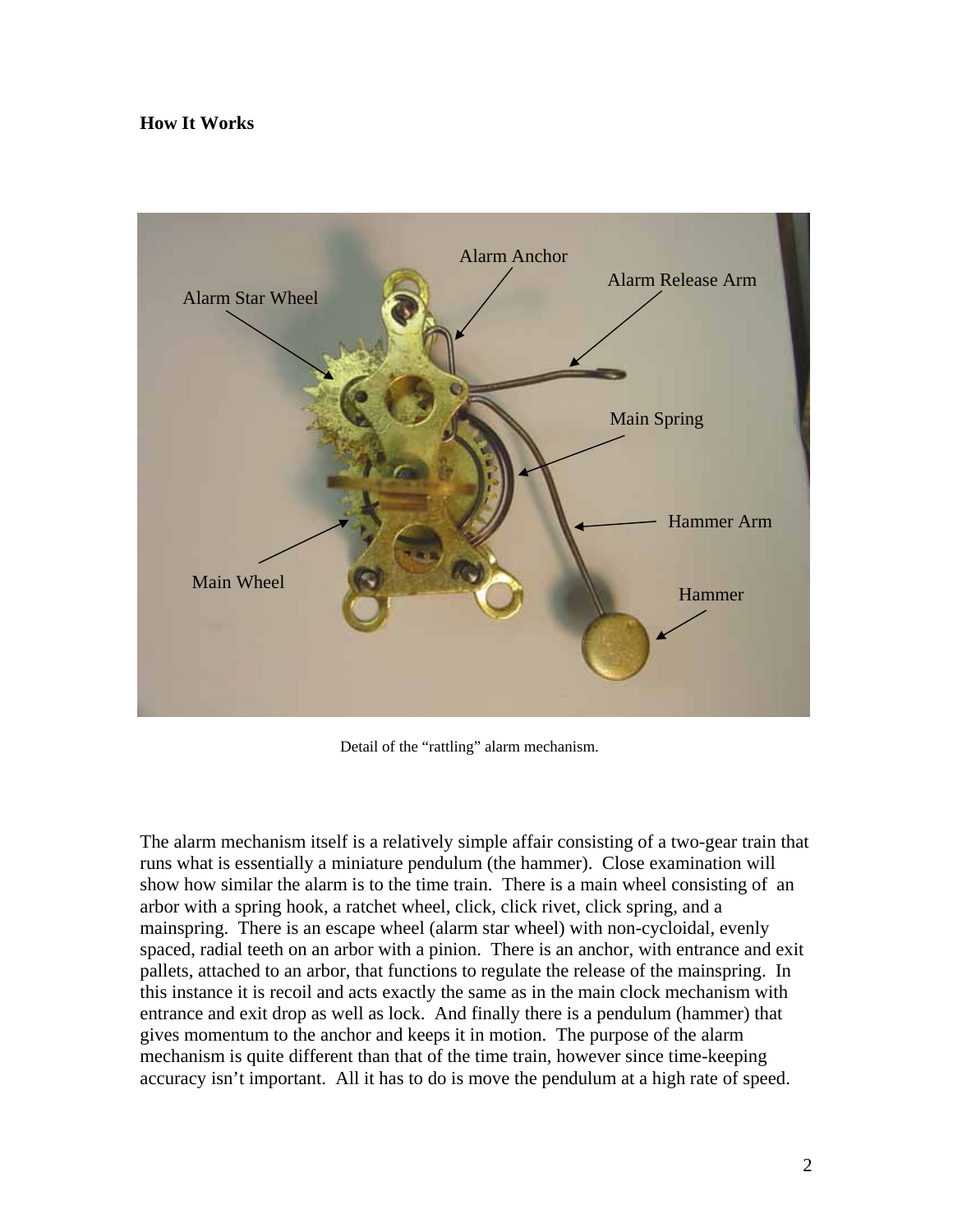Once the mainspring has been wound and is putting pressure on the train, the alarm will vibrate or rattle unless something is done to keep it from doing so. That is why there is an alarm release arm attached to the arbor of the alarm anchor. A slight pressure against the release arm will lock the anchor in place arresting the motion of the star wheel. This pressure is usually upward causing a tooth of the star wheel to lock on the entrance pallet of the alarm anchor. Once the pressure on the release arm has been removed, the alarm anchor will rotate, releasing the tooth of the star wheel, starting the rattling process. The rattling will proceed until the mainspring is completely unwound or until the pressure is restored to the release arm.

The release of the pressure on the alarm anchor must be done at a specific time. This is accomplished by the use of a cam and lever attached to the main clock mechanism and a wire connecting the release lever to the alarm release arm. The release cam, mounted on a set disk, is friction fit to the hour pipe and rotates with the hour hand as the movement runs. There is a notch cut in the cam to allow the alarm release lever to fall and remove the pressure on the alarm release arm once in a twelve hour period. The release lever keeps tension on the alarm release wire (and thus the alarm release arm), arresting the rattling process, until the notch in the release cam is reached. The set disk may be rotated on the hour pipe to a specific position so at a pre-determined time the alarm will be released to rattle.

#### **Servicing**

Now that I've identified my fear, let's talk about how to deal with it. Servicing the alarm mechanism should be part of servicing the main works. It may not be necessary to even take the alarm mechanism apart but special attention should be paid to undue wear especially in the area of the click and click spring. Any looseness in the rivet, burrs on the click, or miss-shaped click spring should certainly be addressed. If you've ever had your fingers smacked by a run-away mainspring you know why this area takes priority! Don't be fooled by the size of the alarm mainspring. It will still hurt if it gets away. Oiling should be done as in the main movement; pivot holes, click, pallet faces, hammer pivot points, and light weight grease on the mainspring.

Another part of servicing the alarm is the condition of the release wire. This is the thin, relatively soft, steel wire connecting the release arm to the release lever on the movement. It should be 20 gauge (0.032") steel, be fairly straight and attractive, and have proper looking ends.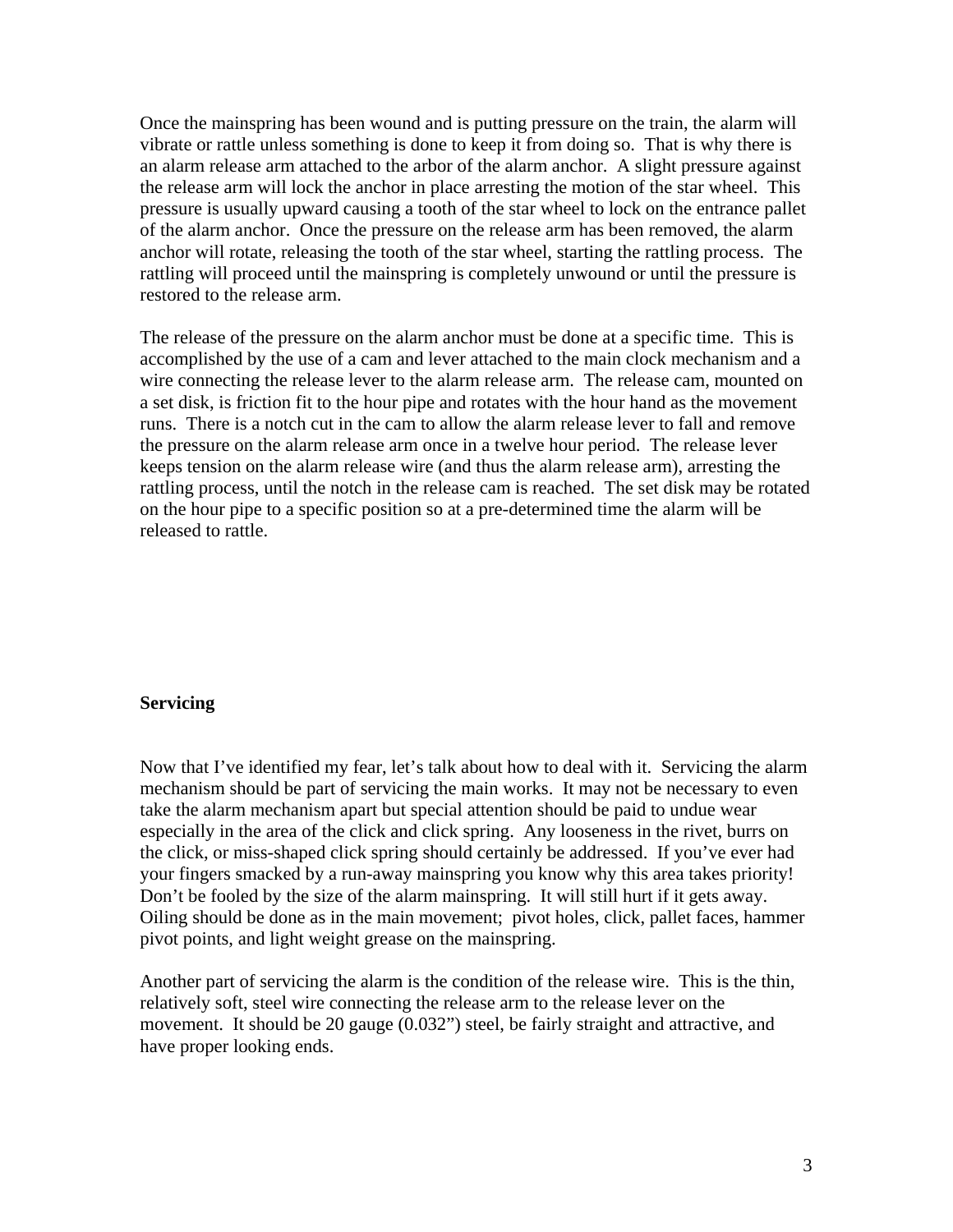



Nice looking loop end at the top of the wire.

Properly proportioned hook end at the bottom of the wire.

If the wire needs to be replaced because it is missing, the wrong material, too short, mangled beyond recognition, etc…hobby shops carry a very nice soft steel wire that can be used provided it is slightly hardened by stretching. Clamp one end of the soft wire in the vice, unwind about two feet off of the spool, and pull…hard. You will be able to feel the wire stretch (just before it breaks off at the vice) and you will have a very nice looking straight piece of wire.



Stretching soft wire to make a new alarm release wire.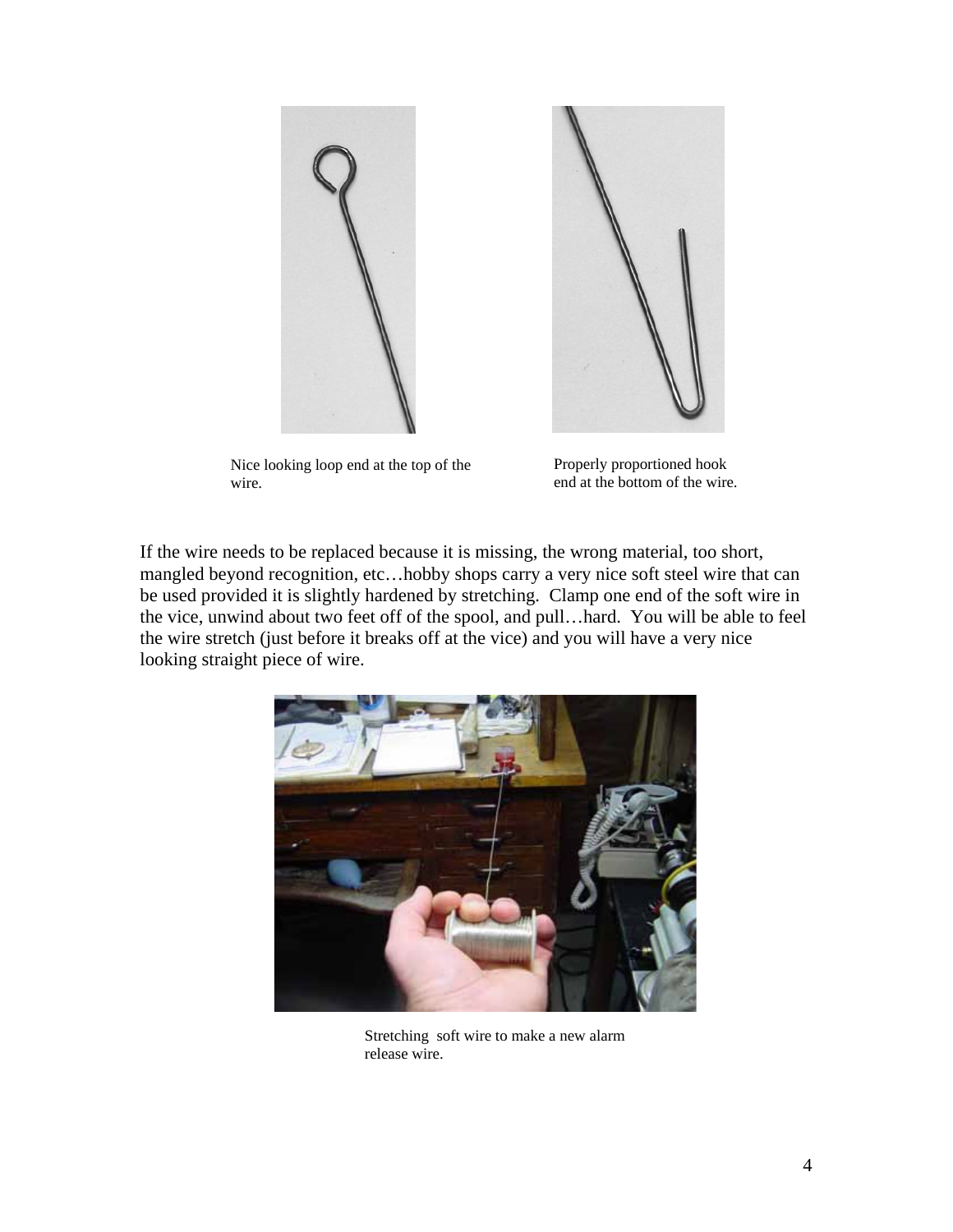Now that you have a nice straight, shiny, new piece of wire you will have to put a proper looking loop at the top. Use a pair of round-nose pliers and make the loop (see picture) about a quarter of an inch in diameter. Hook your new wire onto the alarm release lever on the main movement (installed in case) and cut the wire so it clears the bottom of the case.



New wire, looped and attached to the alarm release lever.

Install the alarm mechanism by slipping the release wire through the loop in the release arm before you screw the alarm movement to the case. Don't bend the wire just yet. Now that the alarm has been serviced and a new wire *partially* installed, it is time to make a few adjustments and bring this to proper working order.

#### **Adjustments**

Look closely at the alarm release lever and make sure it is free to travel. It should clear any protruding pivots or bushings and not be bent hard against the front plate. It should move freely on the shoulder screw without any stickiness. Remember, don't oil levers!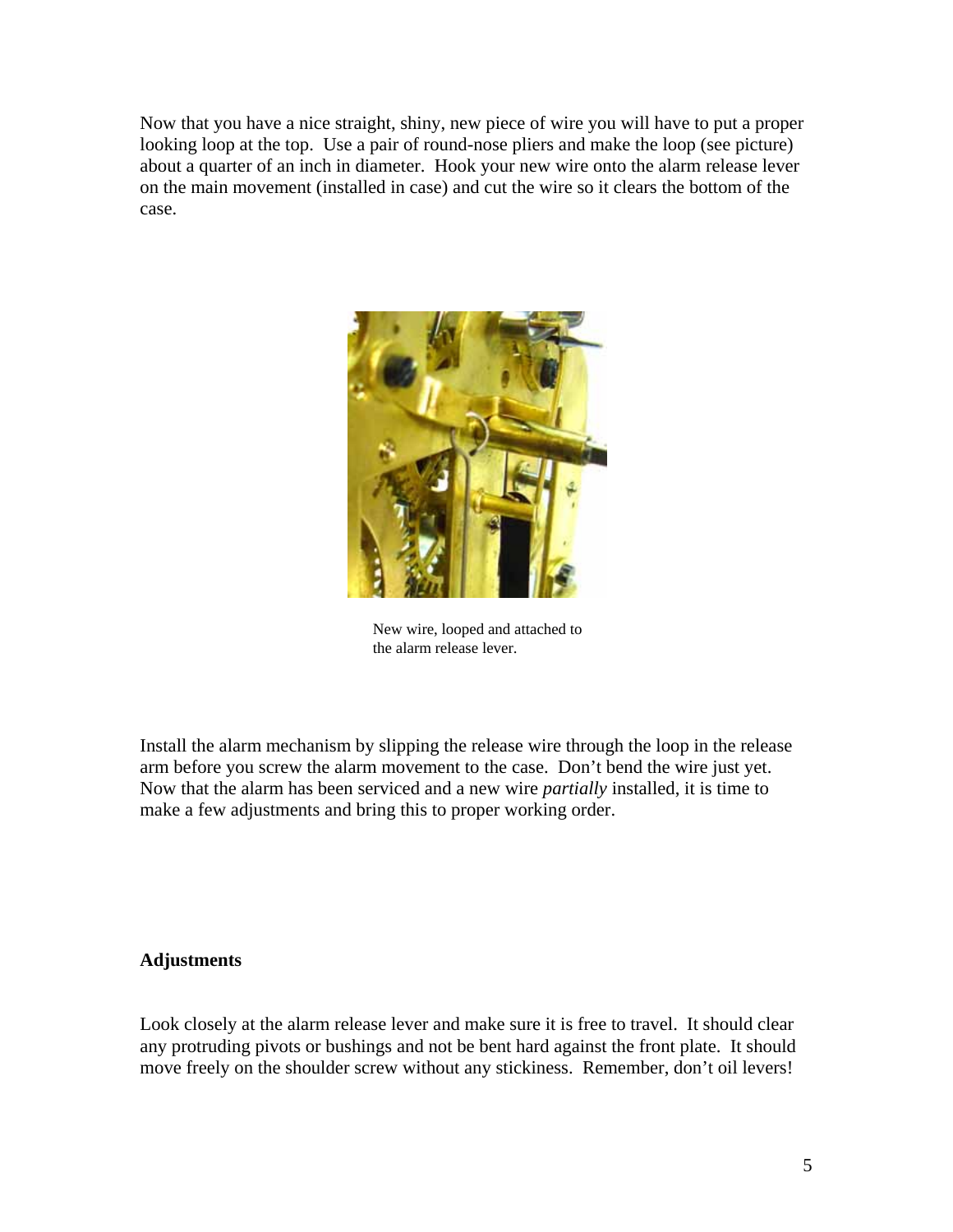Mount the alarm set disk on the hour pipe by gently pushing and twisting until it is properly seated. Don't forget to lift the alarm release lever so it clears the cam on the back of the set disk! If the disk goes on too easily it may need to be tightened by gently pinching the slotted pipe with a pair of *non-serrated* pliers. If it goes on too hard and is very difficult to turn, it may need to be loosened by opening up the slotted pipe. A tapered punch the proper size works well. Check the alarm release point by rotating the set disk *clockwise* and stop at the point of release (when the alarm release lever falls into the notch in the alarm disk release cam). Look closely at the numerals on the disk. The 12 should be straight up, not even slightly off center. If it appears to be off, see if the disk is loose on its collar. A slight twist of the disk, without moving the cam, may bring it back to where it needs to be. But be sure and tighten the disk once you get it there by peening the rivet on the front. If it is tight on the collar but is extremely far off you may need to loosen it, adjust it, then re-tighten.



Back side of the set disk showing the release cam and the notch almost lining up with the 12. This will have to be adjusted slightly.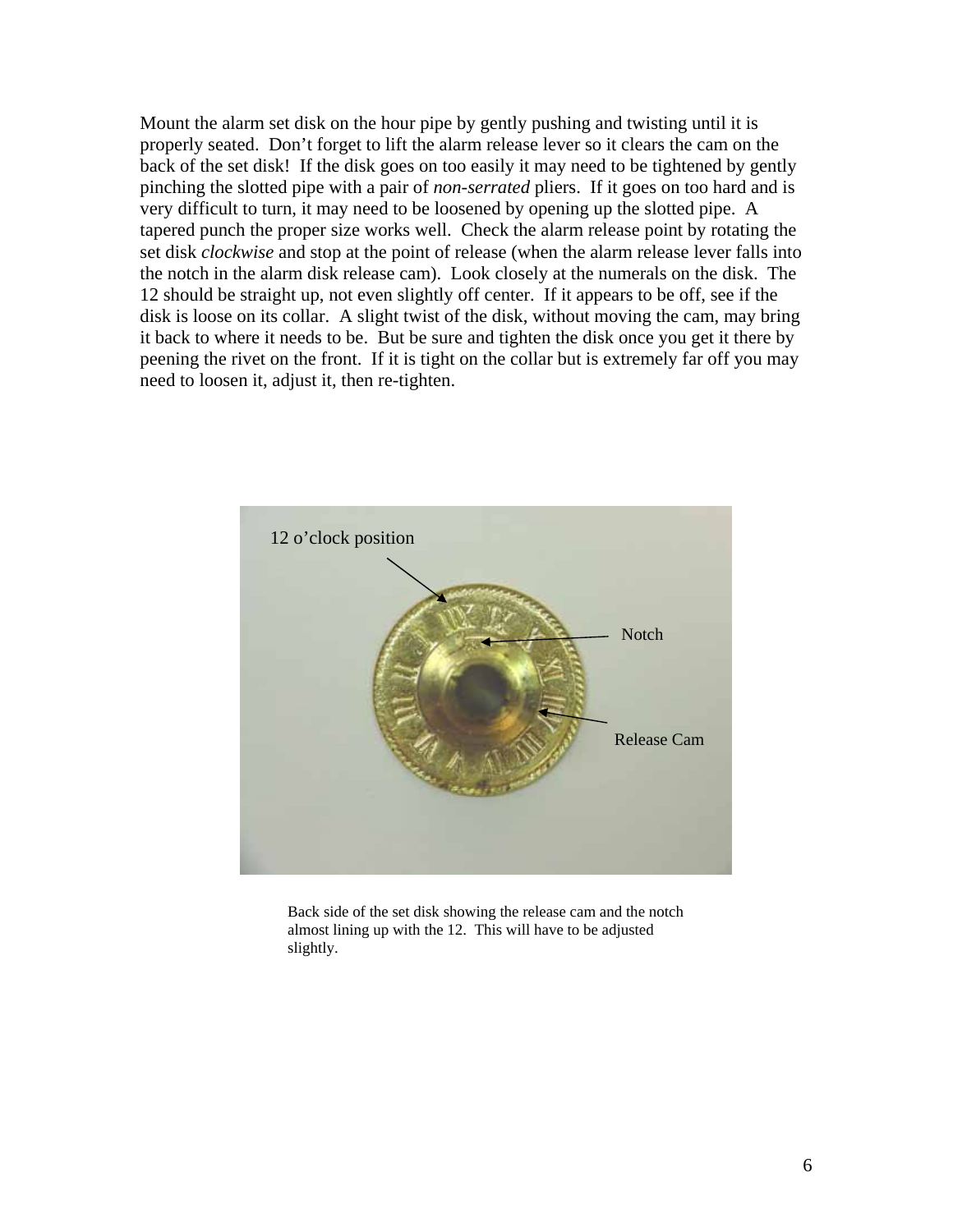

Proper position of the alarm set disk at the point of release.

If the disk is firmly affixed to the collar and yet is releasing *slightly* early or late, then adjustments will need to be made on the alarm release lever. Bend the tip of the lever slightly one way or the other until the alarm releases at the proper time.



Adjusting the alarm release lever to obtain the correct release point.

Finally, we move to the alarm mechanism itself and the adjustments there. Start with adjusting the hammer arm so the hammer will hit the bell squarely and not bind the alarm anchor if too close to the bell. It is better to make adjustments at previous bends so you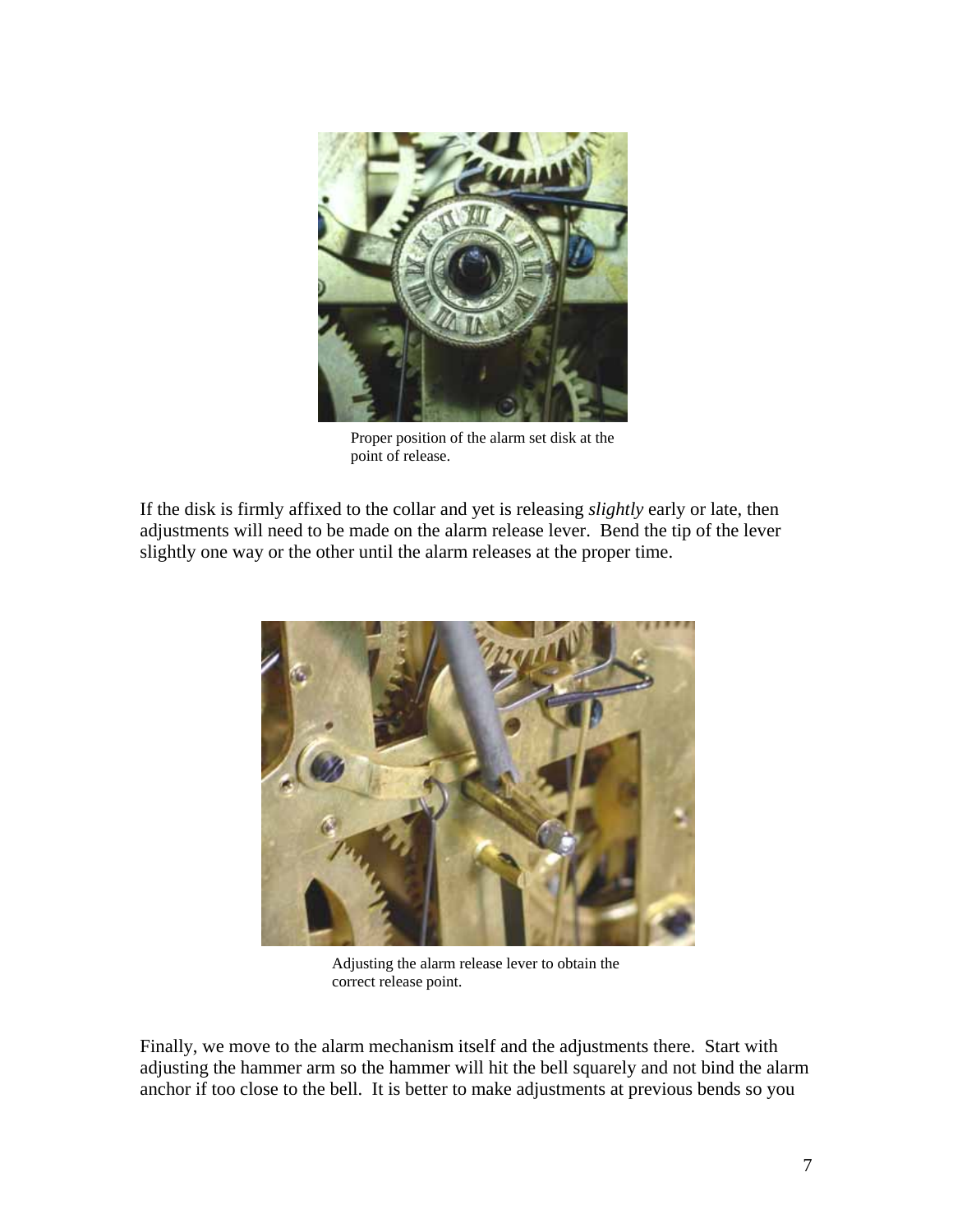don't end up with an arm that meanders. Yes, you will have to give the alarm a couple winds, so be prepared to make some noise from here on out! It is a simple matter to catch the release arm and stop the alarm to make adjustments.



Adjusting the hammer arm to properly strike the bell without binding the alarm anchor.

Now we are ready to bend that new wire or see if the old one is the proper length. Turn the set disk so the 12 position is at the top and the alarm release lever has fallen into the notch. With the wire through the loop in the alarm release arm, bend it into a hook shape and cut to length. Make some noise again by giving the alarm a couple of winds. To see if the wire is the proper length, rotate the set disk *clockwise* until the release lever starts up the slope of the notch in the cam. The alarm should stop (before it becomes unwound) due to the little bit of pressure against the alarm anchor. If the alarm fails to stop after the release lever reaches the top of the cam, you will need to bend the release arm down slightly. Conversely, if the alarm doesn't go off at all when the release lever drops into the notch, the release arm will need to be bent up slightly.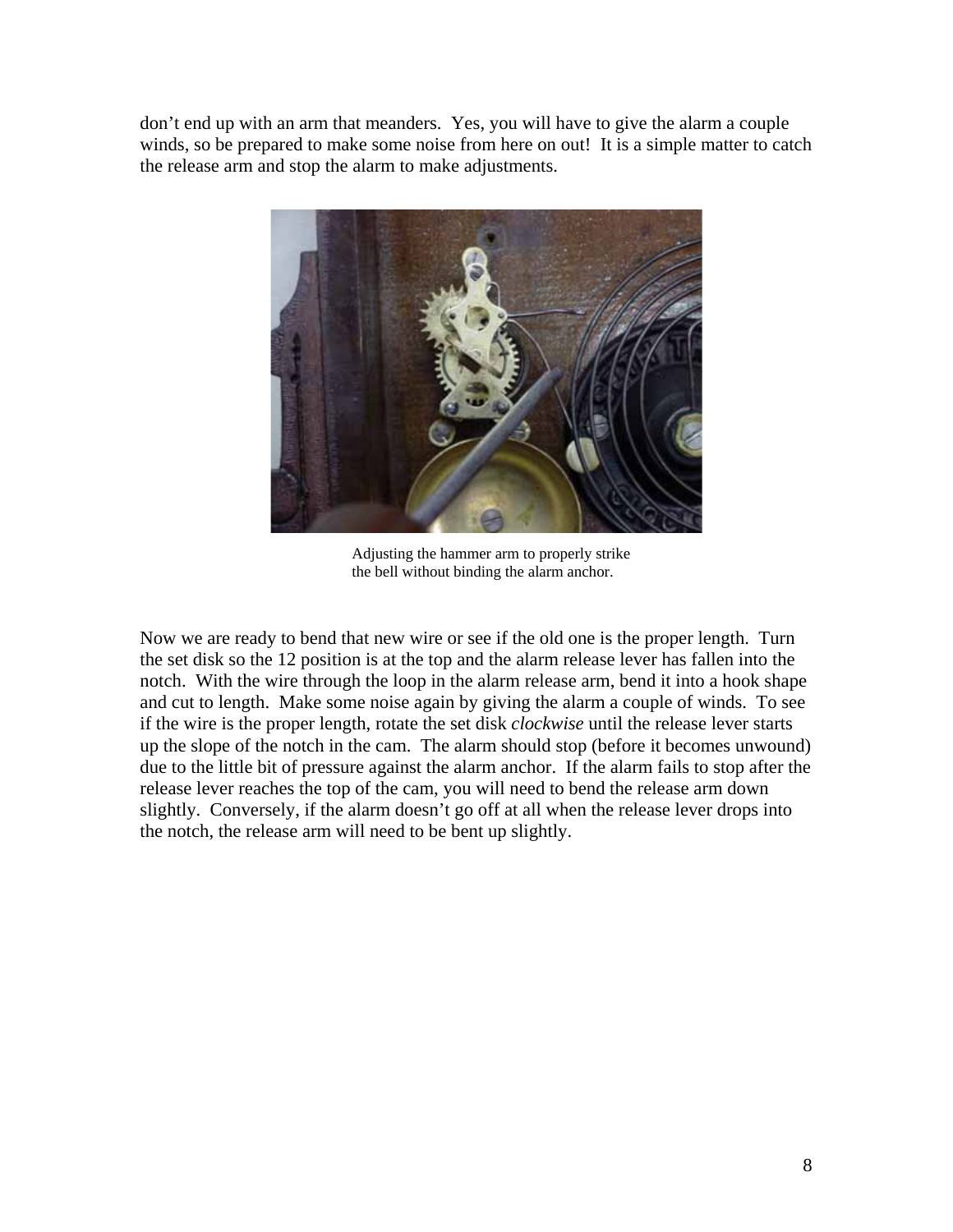

Adjusting the release arm for the proper start and stop of the alarm.

Ideally, the alarm should be stopped when the release lever reaches the half-way point on the incline in the cam.



Alarm should stop when the release lever reaches this point as the set disk is rotated.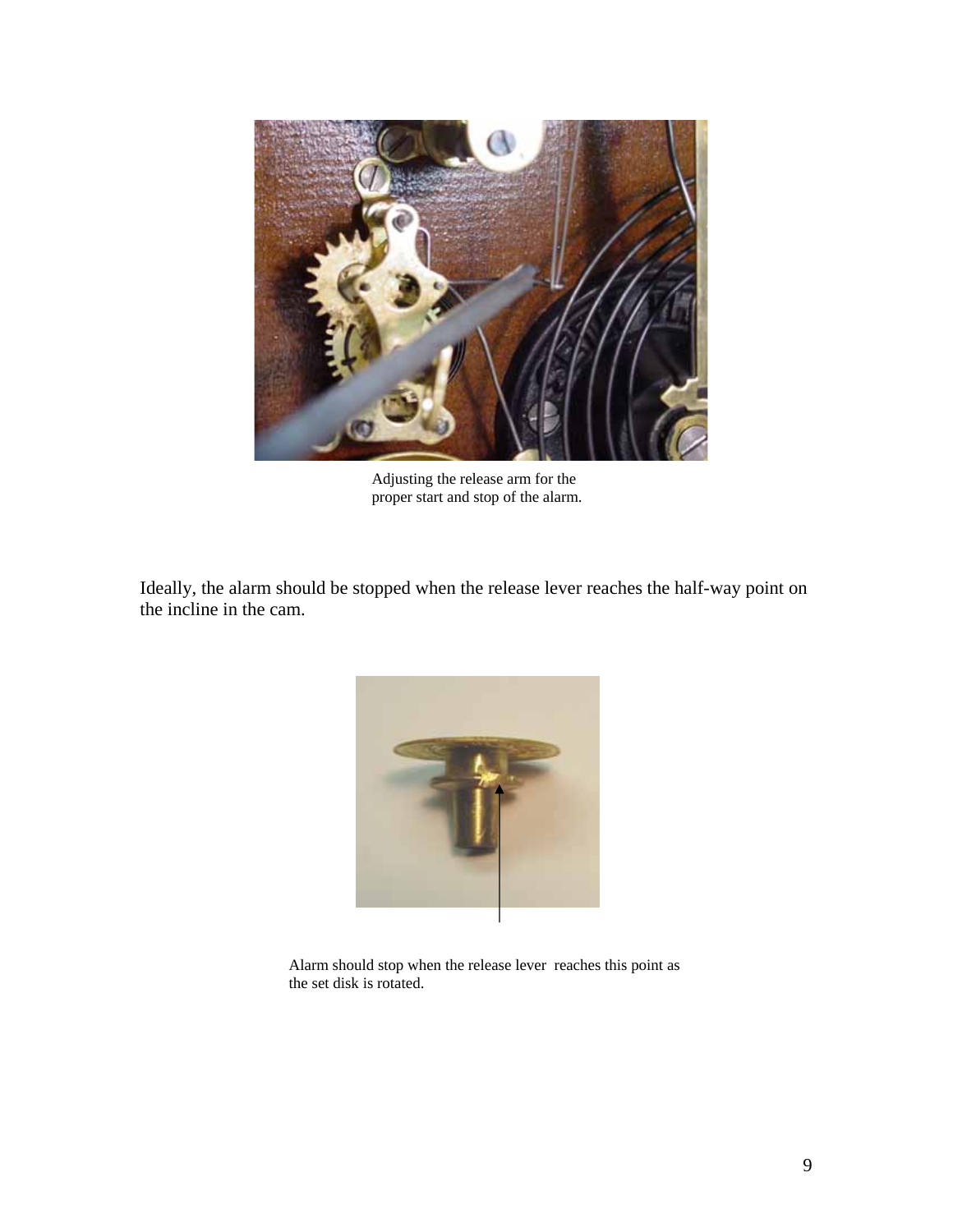## **How To Use The Alarm**

So now I've come full circle and find myself explaining to you what I was so fearful of explaining as an apprentice. The alarm has been serviced and adjusted and all that's left is to know how to set it.

To set the alarm, rotate the set disk *clockwise* only please. The disk will turn counter clockwise but the release lever will get bent and be out of adjustment if it is forced past the notch in the cam. Rotate the disk until the time you want the alarm to go off is directly under the hour hand. For example, if you want the alarm to sound at 5:30, rotate the set disk until the hour hand is over the space between the V and VI. With a little practice you can achieve an alarm release to within a couple of minutes of the exact time. They weren't designed to be accurate to the minute but plus or minus ten minutes is achievable without too much trouble.



Setting the alarm to go off at 5:30. Note the position of the set disk under the hour hand.

Don't forget to wind it, just a little, or it won't do anything at the proper time. If you wind it up all the way, it won't stop until it has run completely down forcing you to run screaming out of the building to get away. The alarm is very noisy and will certainly get your attention when it goes off.